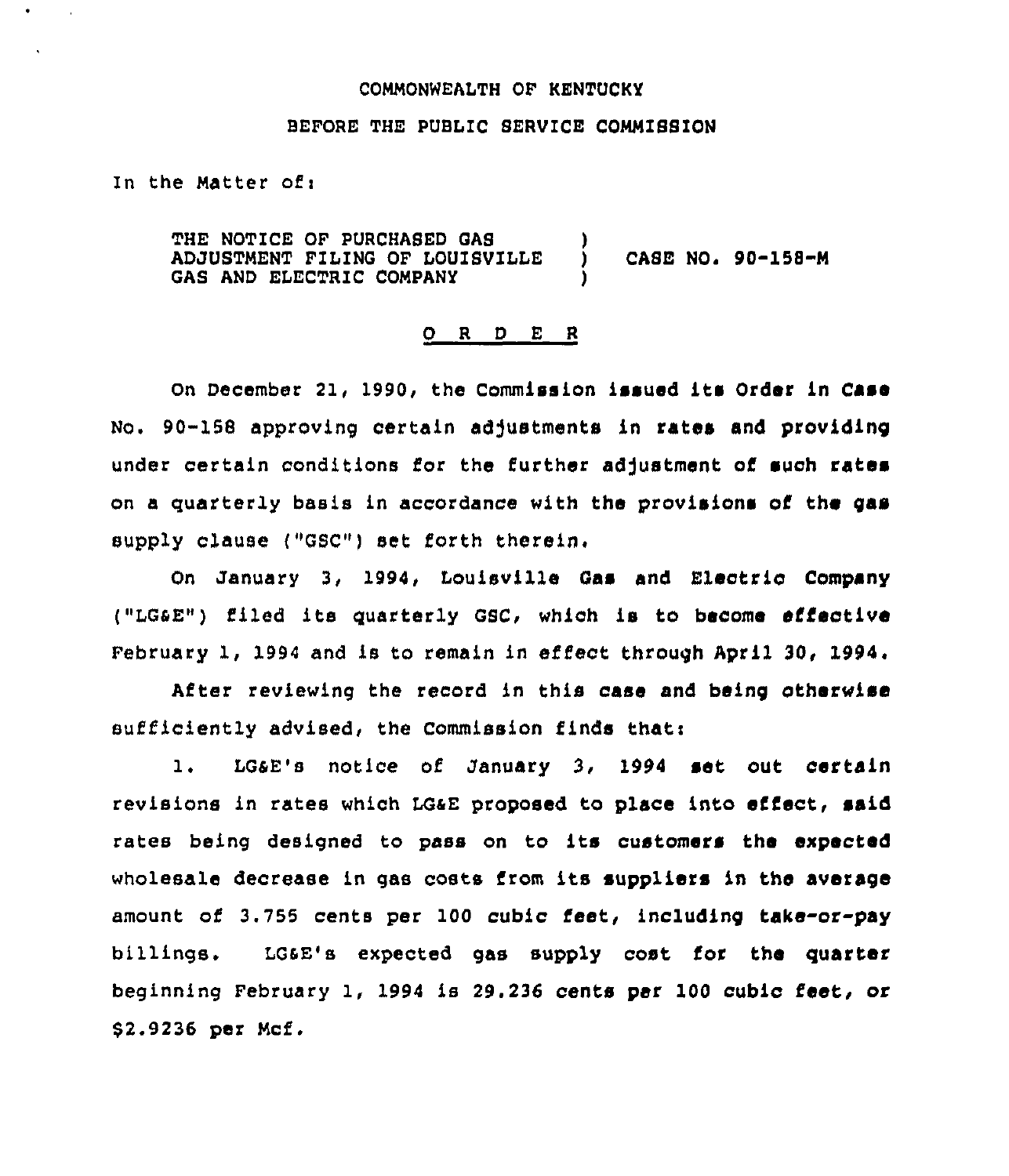2, LGa8's notice reflected no current quarter refund factor. The refund factor for sales customers in the amount of .95 cent per 100 cubic feet is from a previous quarter,

ø.

3. LG&E proposed a current quarter actual adjustment of (.282) cent per 100 cubic feet to compensate for over-recovery of gas cost by the company through the operation of its gas cost racovery procedure during the months of August, September, and October 1993. The total actual adjustment of .066 cent per 100 cubic feet is designed to correct the ourrent over-recovery as well as under- and over-collections from three previous quarters.

4. LG&E proposed a balance adjustment in the amount of (.119) cent per Mcf to compensate for over-collections oocurring as a result of previous actual and balance ad)ustments.

5. The combined effect of the above adjustments is LG&E's proposed total gas supply cost component of  $28.233$  cents per  $100$ cubic feet, <sup>a</sup> decrease from its last approved GSC of 4,568 oents per 100 cubic feet, or 45.68 cents per Mcf. This decrease represents the combined effect of the supplier decrease, actual, balance, and refund adjustments,

6. The adjustment in rates set out in the Appendix to this Order, determined under the GSC provisions approved by the Commission in its Order in Case No. 90-158 dated December 21, 1990, is fair, just, and reasonable, in the public interest, and should be effective with gas supplied on and after Pebruary 1, 1994.

 $-2-$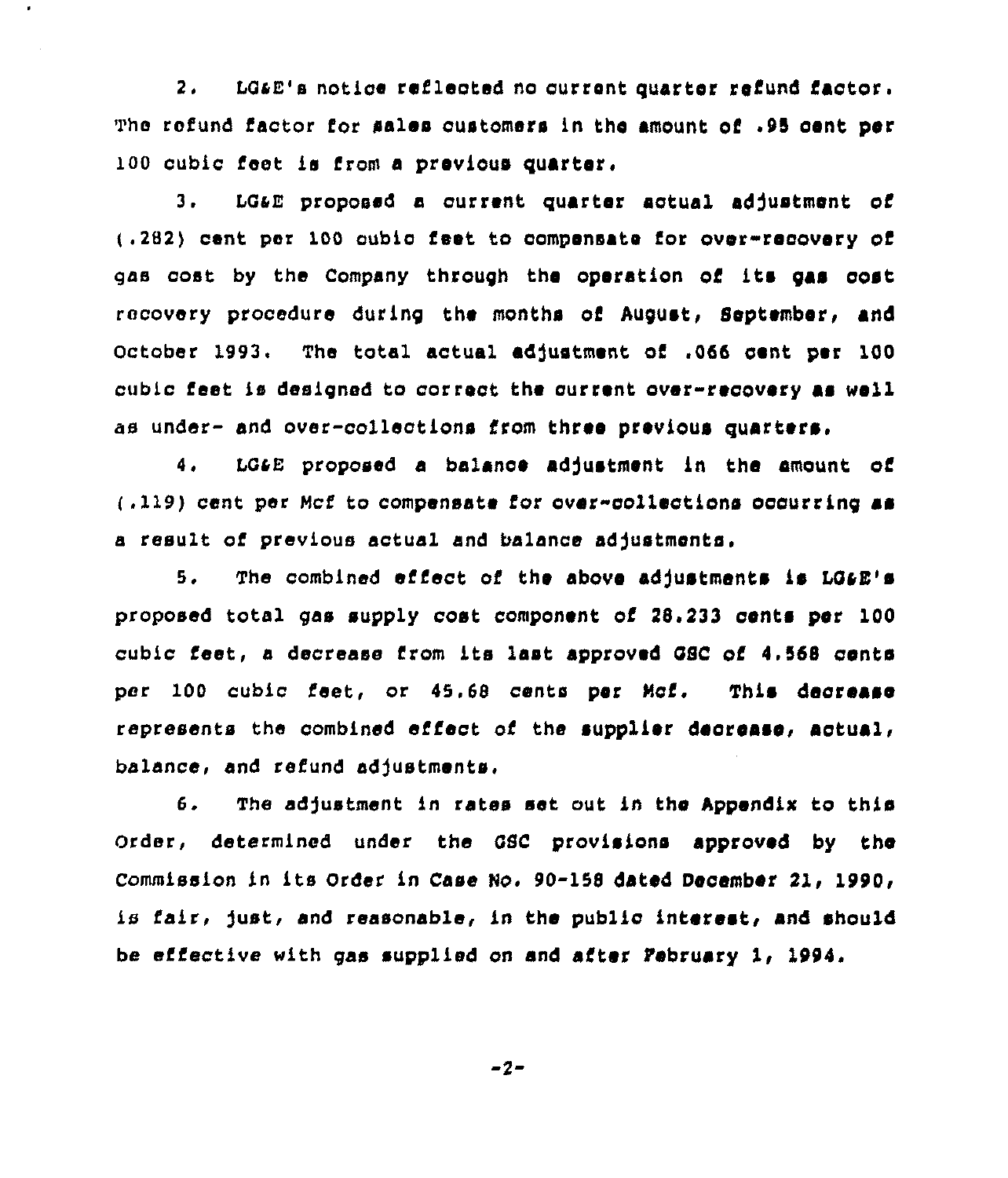IT IS THEREFORE ORDERED that:

The rates in the Appendix, attached hereto and  $1.$ incorporated herein, are fair, just, and reasonable and are approved effective with gas supplied on and after February 1, 1994.

Within 30 days from the date of this Order, LG&E shall  $2.$ file with this Commission its revised tariffs setting out the rates authorized herein.

Done at Frankfort, Kentucky, this 27th day of January, 1994.

PUBLIC SERVICE COMMISSION

rman

ATTEST:

 $\ddot{\phantom{a}}$ 

Executive Director